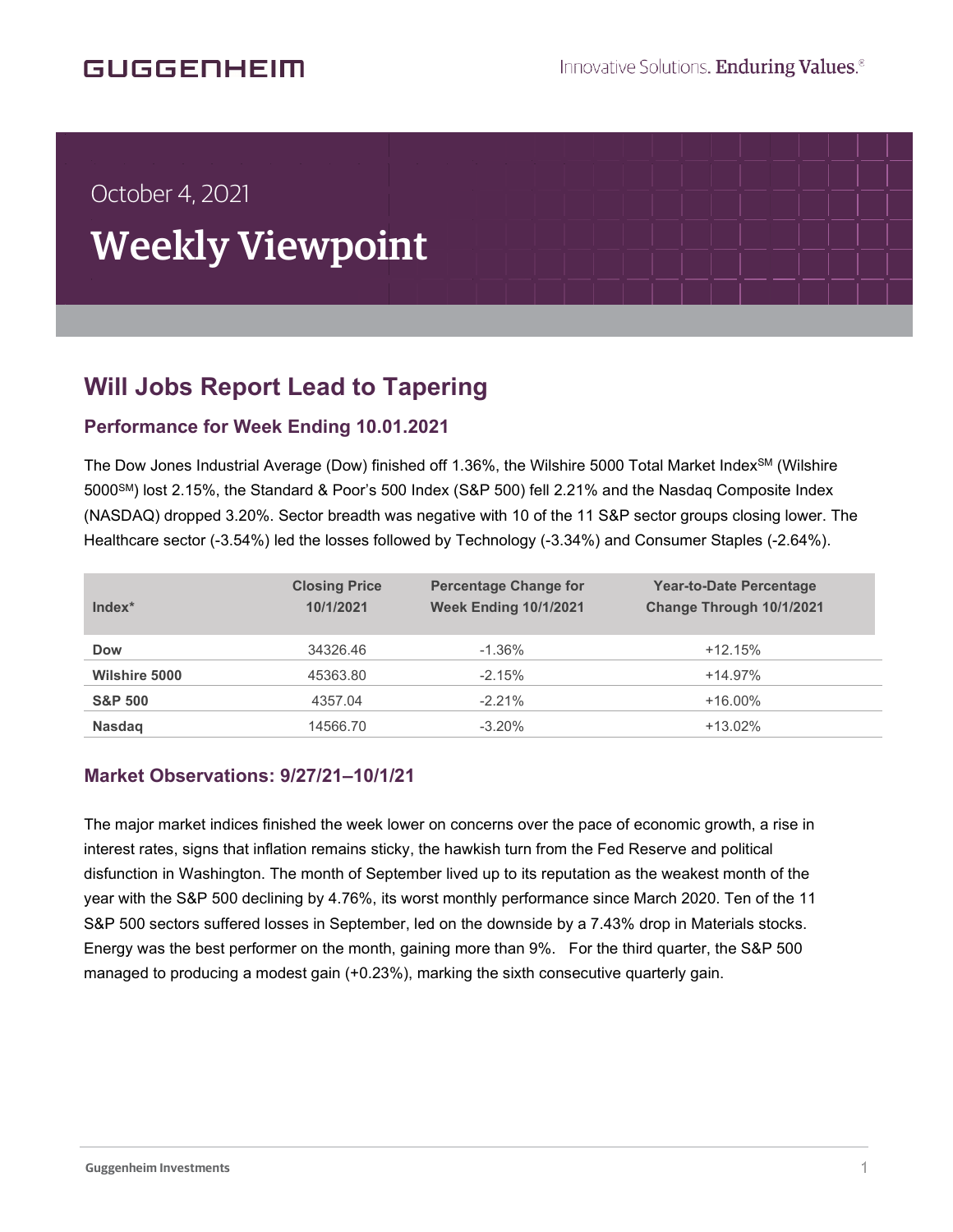Late in the week, Congress passed stopgap spending legislation to avert a U.S. government shutdown, which was also signed by President Biden. The bill will keep federal agencies running through Dec. 3, giving Congress about two more months to pass a full budget plan. However, a plan to raise or suspend the debt ceiling remained in limbo even after Treasury Secretary Janet Yellen warned lawmakers that the U.S. will run out of funds to pay its bills by October 18. A default would "likely precipitate a historic financial crisis that would compound the damage of the continuing public health emergency," according to Yellen. It could also "trigger a spike in interest rates, a steep drop in stock prices and other financial turmoil. Our current economic recovery would reverse into recession, with billions of dollars of growth and millions of jobs lost."

**Known Unknown's:** The recent volatility suggests the markets may have entered into a period of "Price Discovery" – where investors are trying to gauge what has already been discounted in stock prices and what is likely to come to fruition in the months ahead. Things investors are struggling with include: the outlook for corporate taxes, when will the Fed begin tapering its QE program (although better clarity is likely following this Friday's Payroll report), when will the Fed begin to lift interest rates, will inflation ultimately prove transitory, will Covid cases flare up during the winter months, etc. The good news is that these things are all known unknown's and may at least be already partially reflected in the market.

**Q3 Earnings:** Third quarter earnings season is set to kick off in coming weeks and could become a positive catalyst for the markets. According to Bloomberg, overall earnings are expected to grow by over 28% on a year-over-year basis. While it is still very early, the quarter is off to a favorable start. Through Friday, we've had 17 companies report results and 13 of the 17 have beaten analyst expectations. Aggregate growth for the group of companies is up by over 25% from a year ago.

**Bullish Narrative Intact:** As we look out over the remainder of the year, our positive view on the equity market remains intact. While volatility is likely to remain elevated and the pace of gains will probably slow slow through the end of the year, we feel the macro environment will remain supportive and should continue to provide a sturdy backbone for additional upside. Although the US economy has recently shown some signs of slowing, growth in the quarters ahead is still expected to remain elevated. The US consumer is in good shape and savings rates are well above pre-pandemic levels, suggesting that as consumers become more comfortable with the economic recovery, pent up demand will be unleashed. Earnings expectations also continue to trend higher. Based on consensus expectations from Bloomberg, earnings are forecast to grow by over 44 percent this year followed by about 9 percent growth in 2022 and just under 10% in 2023. The markets have recently hit a soft patch and additional downside cannot be ruled out. However, if we were to see a larger drawdown in the weeks/months ahead, we would view it as a healthy correction and not the start of a broader move lower. Hence, periods of weakness would be viewed as buying opportunities.

**The Week Ahead:** As we enter the first full week of Q4, markets will have plenty to keep them occupied over the course of the week. The focal point of the data calendar will be the September payroll report on Friday. This report will be watched very closely, since it will be the last payroll report ahead of the November 2 & 3 FOMC meeting. The prior months report underwhelmed, so a strong report could lead to the central bank